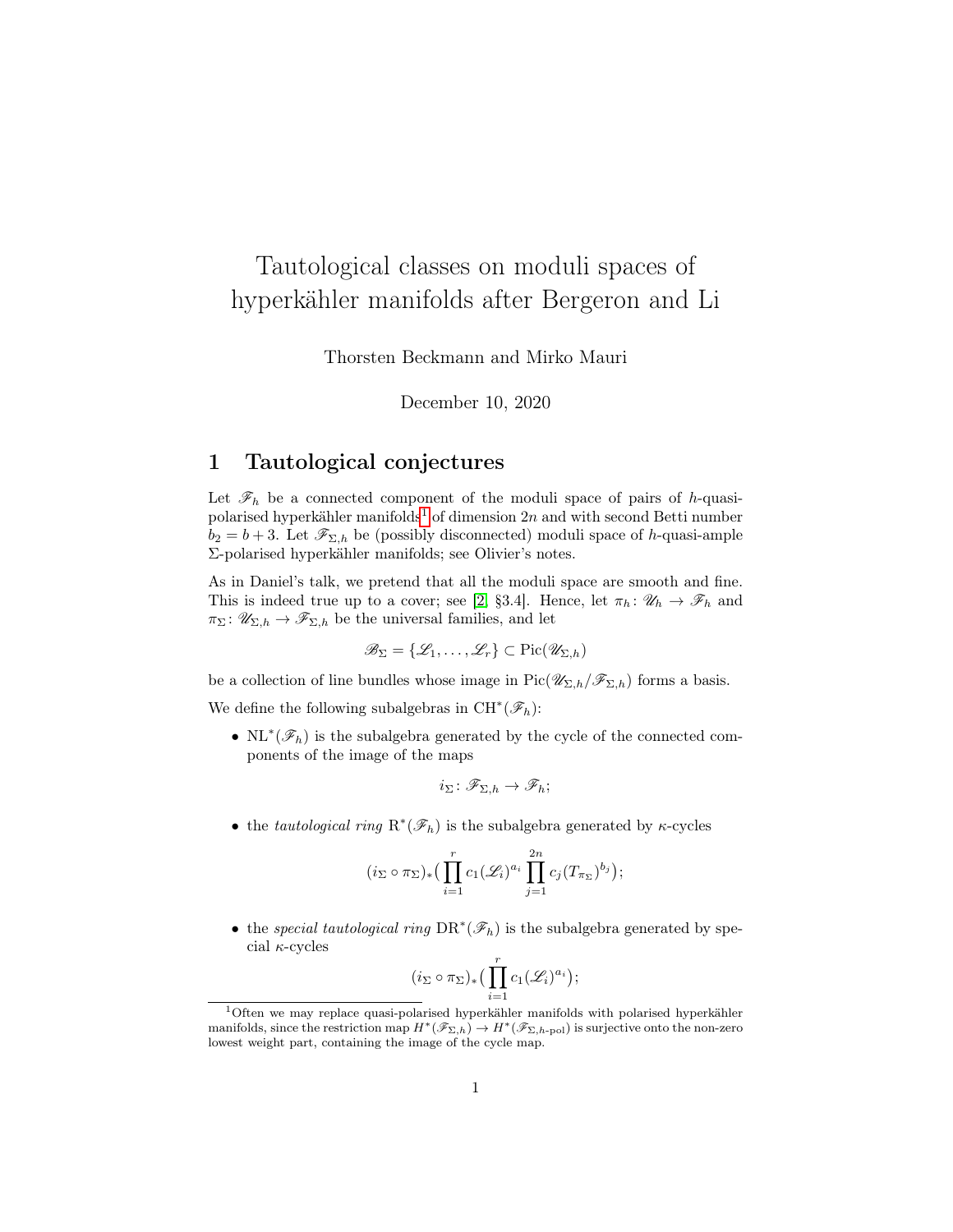We have natural inclusions

$$
\mathrm{NL}^*(\mathscr{F}_h) \subseteq \mathrm{DR}^*(\mathscr{F}_h) \subseteq \mathrm{R}^*(\mathscr{F}_h).
$$

Conjecture 1.1 (Generalised Tautological Conjecture).

$$
\mathrm{NL}^*(\mathscr{F}_h) = \mathrm{R}^*(\mathscr{F}_h).
$$

We add the subscript hom to denote the image of the corresponding ring in  $H^*(\mathscr{F}_h,\mathbb{Q})$  via the cycle class map.

Conjecture 1.2 (Cohomological Tautological Conjecture).

<span id="page-1-0"></span>
$$
\mathrm{NL}^*_{\mathrm{hom}}(\mathscr{F}_h) = \mathrm{R}^*_{\mathrm{hom}}(\mathscr{F}_h). \tag{1}
$$

<span id="page-1-1"></span>**Theorem 1.3.** [\[2,](#page-11-0) Thm. 4.3.1] If  $b_2 \ge 6$ , then

<span id="page-1-4"></span>
$$
\mathrm{NL}_{\mathrm{hom}}^*(\mathscr{F}_h) = \mathrm{DR}_{\mathrm{hom}}^*(\mathscr{F}_h). \tag{2}
$$

If  $b_2 > 8n$  (e.g.  $K3^{[n]}$  for  $n \le 2$ ), then

$$
\mathrm{NL}^*_{\mathrm{hom}}(\mathscr{F}_h)=\mathrm{R}^*_{\mathrm{hom}}(\mathscr{F}_h).
$$

If  $b_2 \geq 6$  and the very general fiber of  $\pi_h$  admits a multiplicative Chow–Künneth decomposition and the Beauville–Voisin conjecture holds for it, then up to shrinking to an open subset of  $\mathscr{F}_h$ , we still have equality [\(1\)](#page-1-0).

Consider the local systems  $\mathbb{H}^j := R^j \pi_{h,*} \mathbb{Q}_{\mathscr{U}_h}$ . The degeneration of the Leray spectral sequence for  $\pi_h$  gives the morphism of mixed Hodge structures

<span id="page-1-3"></span>
$$
H^{d}(\mathscr{U}_h, \mathbb{Q}) \simeq \bigoplus_{i+j=d} H^{i}(\mathscr{F}_h, \mathbb{H}^j).
$$
 (3)

Using this decomposition the push-forward  $\pi_{h,*}$  in cohomology just becomes the projection onto the factor  $H^{i}(\mathscr{F}_h, \mathbb{H}^{4n})$ .

One can consider Noether–Lefschetz cycles with coefficients in a local system E. Indeed, given an irreducible Noether–Lefschetz cycle  $Z \subset \mathscr{F}_{\Sigma,h}$  of codimension  $k$  there is a Gysin map

$$
H^0(Z, \mathbb{E}|_Z) \to H^{2k}(\mathscr{F}_h, \mathbb{E}),
$$

which is the analogue of the Gysin map for cohomology with coefficients in a local system; see [\[9,](#page-11-1) Thm. B.36]. The subspace  $\mathrm{NL}^*_{\text{hom}}(\mathscr{F}_{\Sigma,h}, \mathbb{E}) \subseteq H^*(\mathscr{F}_{\Sigma,h}, \mathbb{E})$ is then defined to be the subalgebra generated by the images of all such maps.

<span id="page-1-2"></span>The proof of Theorem [1.3](#page-1-1) then relies on the following properties of the cohomology of  $\mathscr{F}_{\Sigma,h}$  with coefficients in  $\mathbb{H}^j$  (which are of independent interest!).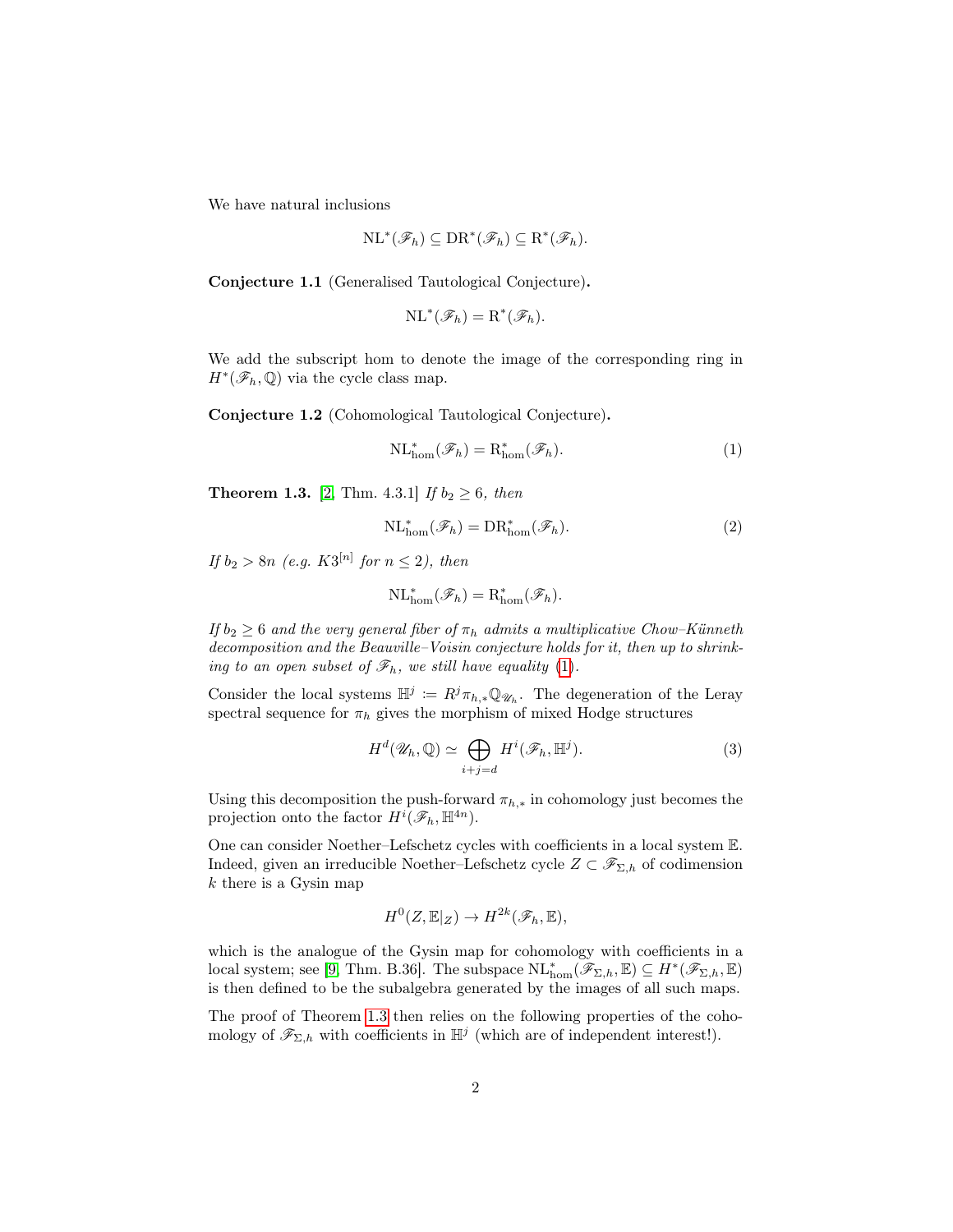<span id="page-2-4"></span>**Theorem 1.4** (Cohomology of  $\mathscr{F}_{\Sigma,h}$ ). The following facts hold.

- 1. (Purity) The mixed Hodge structure of  $H^{ is pure.$
- <span id="page-2-3"></span>2. (Vanishing of low odd cohomology) If  $2d + 1 < b/2$ ,  $H^{2d+1}(\mathscr{F}_{\Sigma,h}, \mathbb{E}) = 0$ .
- <span id="page-2-0"></span>3. (Algebraicity of the low and high cohomology)

$$
H^{d,d}(\mathscr{F}_{\Sigma,h}, \mathbb{E}) = \mathrm{NL}_{\mathrm{hom}}^d(\mathscr{F}_{\Sigma,h}, \mathbb{E}) \text{ for } d < \frac{b+1}{3},
$$
  

$$
(W_{2d}H^{2d}(\mathscr{F}_{\Sigma,h}, \mathbb{E}))^{d,d} = \mathrm{NL}_{\mathrm{hom}}^d(\mathscr{F}_{\Sigma,h}, \mathbb{E}) \text{ for } d > \frac{2b-1}{3}.
$$

<span id="page-2-1"></span>4. (Hodge–Tate low cohomology)

$$
H^{2d}(\mathscr{F}_{\Sigma,h},\mathbb{E})=H^{d,d}(\mathscr{F}_{\Sigma,h},\mathbb{E}) \text{ for } d<\frac{b}{4}.
$$

<span id="page-2-5"></span>5. (Vanishing of top algebraic cohomology) If  $b > 3$ ,  $H \ge 2b-2 \rightarrow (\mathscr{F}_{\Sigma,h}, \mathbb{E}) = 0$ .

Question 1.5. Is the mixed Hodge structure on  $H^*(\mathscr{F}_h,\mathbb{Q})$  pure?

**Corollary 1.6** (Cohomological Franchetta Conjecture). A cycle  $\alpha \in H_{\text{alg}}^{$ whose restriction to the very general fibre is homologous to zero is supported over proper Noether–Lefschetz loci in  $\mathscr{F}_h$ .

*Proof.* By Theorem [1.4.](#page-1-2)[\(3\)](#page-2-0)-[\(4\)](#page-2-1) we have

$$
\alpha \in H_{\mathrm{alg}}^{
$$

Proof of Theorem [1.3](#page-1-1) assuming Theorem [1.4.](#page-1-2) The proof can be divided in several steps.

Step 1. In order to prove  $(1)$ , it is enough to show that

<span id="page-2-2"></span>
$$
\prod_{i=1}^r c_1(\mathscr{L}_i)^{a_i} \prod_{j=1}^{2n} c_j(T_{\pi_h})^{b_j} \in \text{NL}_{\text{hom}}(\mathbb{H}) \coloneqq \bigoplus_{i=0}^{2n} \text{NL}_{\text{hom}}^{2i}(\mathscr{F}_h, \mathbb{H}^{4n-2i}), \qquad (4)
$$

since its pushforward lies in  $\mathrm{NL}^*_{\text{hom}}(\mathscr{F}_h)$ .

**Step 2.** It is enough to show that [\(4\)](#page-2-2) holds for  $c_1(\mathscr{L}_i)$  and for  $c_j(T_{\pi_h})$  if  $j < b/8$ (or equivalently  $b_2 > 8n$ ). Indeed, given  $\alpha_l \in H_{\text{alg}}^{**, with  $l = 1, ..., L$ , we**$ have that  $\alpha_1 \wedge \ldots \wedge \alpha_L \in H^*(\mathscr{U}_h)$  lies in  $\mathrm{NL}_{\text{hom}}(\mathbb{H})$ .

To see this, note that the cup product on the LHS of [\(3\)](#page-1-3) induces a cup product on the Leray spectral sequence, and so a cup product on the RHS of [\(3\)](#page-1-3); see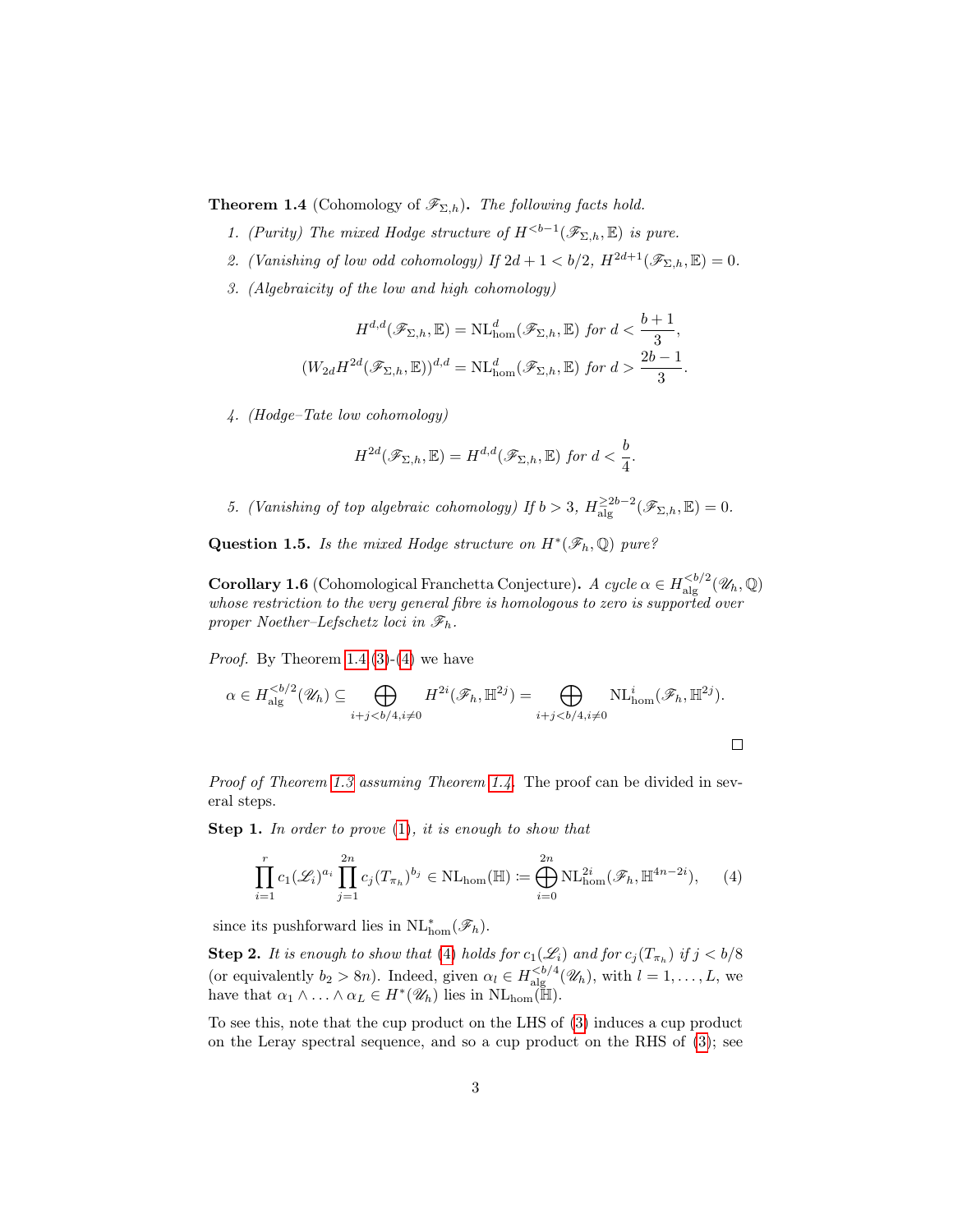[\[10,](#page-11-2) Lemme 16.13]. The isomorphism [\(3\)](#page-1-3) however may not preserve the ring structure; see for instance [\[11,](#page-11-3) Prop. 0.4 or Prop. 0.6]. Now Funke–Kudla– Millson describe a special subring  $\Phi_{H^*}$  of the RHS of [\(4\)](#page-2-2) closed by definition under RHS cup products and such that

$$
\mathrm{NL}_{\mathrm{hom}}^{<(b+1)/3}(\mathscr{F}_h, \mathbb{H}^j) \subseteq \Phi_{\mathbf{H}^*} \subseteq \mathrm{NL}_{\mathrm{hom}}^*(\mathscr{F}_h, \mathbb{H}^j);
$$

<span id="page-3-0"></span>see Proposition [6.1.](#page-10-0)

**Claim 1.7** (Theorem 8.2.1). Let  $\alpha_l \in H_{\text{alg}}^{**, with  $l = 1, ..., L$ . Then**$ 

 $\alpha_1 \wedge_{LHS} \ldots \wedge_{LHS} \alpha_L - \alpha_1 \wedge_{RHS} \ldots \wedge_{RHS} \alpha_L$ 

is supported over Noether–Lefschetz loci of  $\mathscr{F}_h$ .

Proof. The last four lines of the proof of Theorem 8.2.1 are not clear to us. We have emailed Bergeron in this regard.  $\Box$ 

**Step 3.**  $c_1(\mathscr{L}_i)$  and  $c_j(T_{\pi_h})$  lie in  $NL_{\text{hom}}(\mathbb{H})$  if  $j < b/4$ . This follows from Theorem [1.4.](#page-1-2)[\(3\)](#page-2-0).

**Step 4.** Eq. [\(2\)](#page-1-4) actually holds for the sharper bound  $b > 2$ . Indeed, if  $b > 2$ , then  $H^1(\mathscr{F}_h, \mathbb{H}^1) = 0$  by Theorem [1.4.](#page-1-2)[\(2\)](#page-2-3), and so we have

$$
c_1(\mathcal{L}_i) \in H^0(\mathscr{F}_h, \mathbb{H}^2) \oplus H^{1,1}(\mathscr{F}_h, \mathbb{Q}) = H^0(\mathscr{F}_h, \mathbb{H}^2) \oplus \text{NL}_{\text{hom}}(\mathscr{F}_h, \mathbb{Q})
$$

due to Theorem [1.4.](#page-1-2)[\(3\)](#page-2-0). Up to subtracting the pull-back of a Noether–Lefschetz divisor, we can suppose  $c_1(\mathcal{L}_i) \in H^0(\mathscr{F}_h, \mathbb{H}^2)$ . Therefore, up to a Noether-Lefschetz cycle (cf. Claim [1.7\)](#page-3-0), we have

$$
\prod_{i=1}^r c_1(\mathcal{L}_i)^{a_i} \in H^0(\mathcal{F}_h, \mathbb{H}^{\sum_{i=1}^r 2a_i}) = \text{NL}_{\text{hom}}^0(\mathcal{F}_h, \mathbb{H}^{\sum_{i=1}^r 2a_i})
$$

by Theorem [1.4.](#page-1-2)[\(3\)](#page-2-0). This yields Eq.  $(2)$ .

**Step 5.** We show that Eq.  $(1)$  holds modulo the existence of a multiplicative  $Chow-Künneth$  decomposition and the Beauville–Voisin conjecture. Let  $X$  be the very general fiber of  $\pi_h: \mathscr{U}_h \to \mathscr{F}_h$  of dimension 2n. The existence of a multiplicative Chow–Künneth decomposition implies that the diagonal  $\Delta_X$  ∈  $CH^{2n}(X \times X)$  admits a decomposition

$$
\Delta_X = \Pi_0 + \dots + \Pi_{4n} \in \mathrm{CH}^{2n}(X \times X),
$$

where  $\Pi_i$  are orthogonal projectors, i.e.  $\Pi_i \circ \Pi_i = \Pi_i$  and  $\Pi_i \circ \Pi_i = 0$  for  $i \neq j$ . This yields a bigrading of the Chow ring  $\mathrm{CH}^i(X)_s := \Pi_{2i-s} \mathrm{CH}^i(X)$ . Here, the projectors act via the calculus of correspondences. The intersection product respects the bigrading.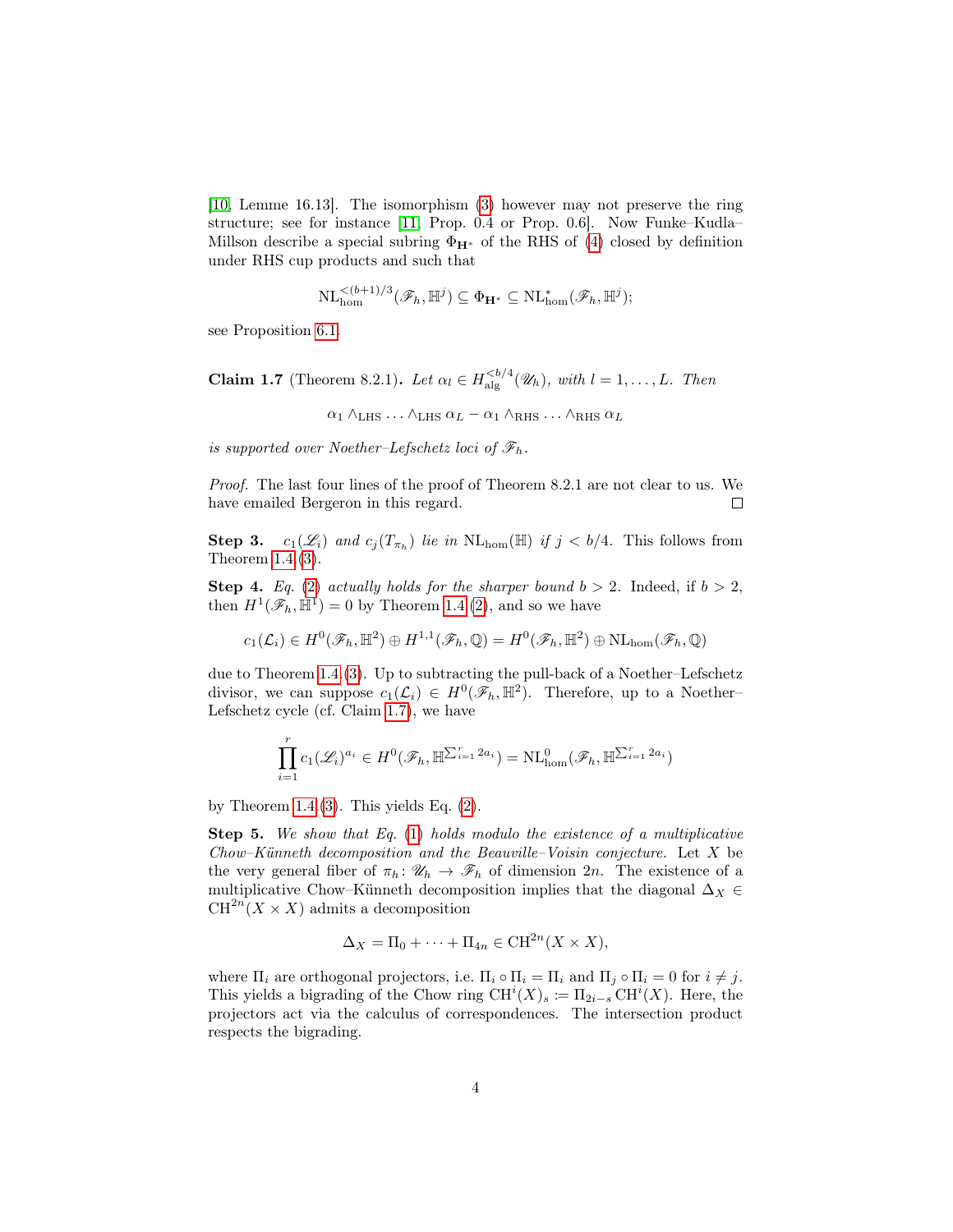Moreover, the decomposition should conjecturally give a splitting of the conjectural Bloch–Beilinson filtration of the Chow groups (if, strictly speaking, one furthermore assumes that  $\mathrm{CH}^i(X)_{s} = 0$  for  $s < 0$  and the subalgebra  $CH<sup>i</sup>(X)<sub>s</sub> = 0$  for  $s > 0$  is exactly the kernel of the cycle class map).

The Beauville–Voisin conjecture asserts that the first Chern class of line bundles  $c_1(\mathscr{L})$  and the Chern classes of the tangent bundle  $c_i(T_X)$  are contained in the subring  $CH^{*}(X)_{0}$ . This means that the projector  $\overline{\Pi}_{2k}$  acts as the identity on  $\prod_{i=1}^r c_1(\mathscr{L}_i)^{a_i} \prod_{j=1}^{2n} c_j(T_{\pi_{\Sigma}})^{b_j}$ , with  $\sum_i a_i + \sum_j j b_j = k$ , and all other projectors  $\Pi_i$  act trivially.

By spreading out, there exists a (non-surjective) étale chart of  $\mathscr{F}'_h \to \mathscr{F}_h$  with open image such that  $\pi'_h: \mathscr{U}'_h := \mathscr{U}_h \times_{\mathscr{F}'_h} \mathscr{F}_h \to \mathscr{F}'_h$  has a multiplicative Chow-Künneth decomposition of the diagonal  $\Delta_{\mathscr{U}'_h} = \sum \Pi'_i$ . The relative projectors  $\Pi'_{j}$  viewed in cohomology induce a splitting as in [\(3\)](#page-1-3) [\[11,](#page-11-3) Lem. 2.1]. The Beauville–Voisin conjecture now implies that up to further shrinking the chart  $\mathscr{F}'_h$  one has that the Chern classes  $c_j(T_{\pi'_h})$  lie in  $H^0(\mathscr{F}'_h, \mathbb{H}^{2j})$ . Theorem [1.4.](#page-1-2)[\(3\)](#page-2-0) then gives that all Chern classes  $c_j(T_{\pi'_h})$  are Noether–Lefschetz. Since  $c_j(T_{\pi'_h})$ is the preimage of  $c_j(T_{\pi_h})$ , the same holds for the Chern classes  $c_j(T_{\pi_h})$ .

Remark 1.8 (Limit of the approach of Bergeron–Li). It seems unclear how the methods of Bergeron–Li can show that the  $(i)$ -component of  $c_j(T_{\pi_h})$  in the RHS of [\(3\)](#page-1-3) is in  $\text{NL}_{\text{hom}}(\mathbb{H})$  when  $\frac{b}{2} \leq i \leq \min\{2k, 2b - \frac{b}{2}\}.$ 

**Open problem.** Show that  $\pi_{h,*} c_j(T_{\pi_h})$  lies in  $NL^*_{\text{hom}}(\mathscr{F}_h)$  for  $j \geq b/4$ .

#### 2 Period domain

The main idea of Bergeron–Li is to translate CTC in a statement about special cycles of Shimura varieties, and to exploit the modularity of generating functions whose coefficients are intersection numbers of special cycles.

We briefly recall the notion of period domain; see also Olivier's notes.

- $\Lambda$  is a lattice with signature  $(2, b)$ ;
- $SO(\Lambda_{\mathbb{R}}) \simeq SO(2, b)$  is the special orthogonal group of a quadratic form with signature  $(2, b)$ ;
- $SO^+(2, b)$  is the connected component of the identity of  $SO(2, b)$ .
- The *period* domain is

$$
\hat{D} := \{ [\omega] \in \mathbb{P}(\Lambda_{\mathbb{C}}) \mid \omega^2 = 0, \omega \cdot \bar{\omega} > 0 \}
$$
  
\n
$$
\simeq \{ \text{positive oriented 2-planes in } \Lambda_{\mathbb{R}} \}
$$
  
\n
$$
\simeq SO(2, b)/SO(2) \times SO(b).
$$

• A connected component of the period domain

$$
D \coloneqq SO^+(2,b)/SO(2) \times SO(b)
$$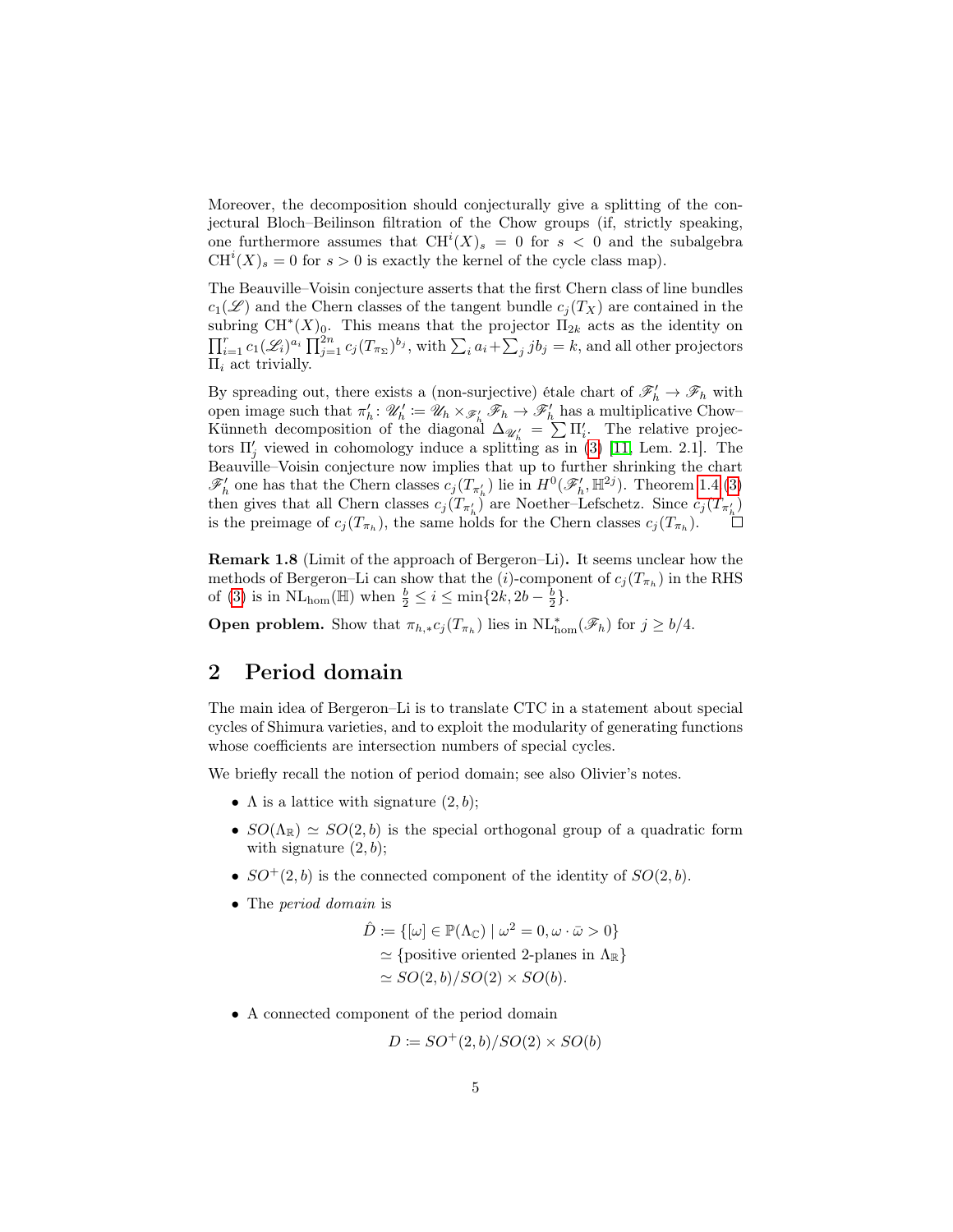is a contractible Hermitian symmetric domain of complex dimension b.

- Any torsion-free arithmetic subgroup  $\Gamma \subset SO^+(\Lambda)$  acts properly discontinuously on D with quasi-projective quotient  $\Gamma \backslash D$ .
- $\Sigma_{\text{prim}} \subseteq \Lambda$  is a negative-definite sub-lattice of rank r;
- $D_{\Sigma}$  is the subset of 2-planes orthogonal to  $\Sigma_{\text{prim}}$  in D;
- $\Gamma_{\Sigma} \coloneqq \{ g \in \Gamma \mid g(\sigma) = \sigma \text{ for all } \sigma \in \Sigma_{\text{prim}} \}.$

A special cycle is a connected cycle  $c(\Sigma, \Gamma) \in \mathrm{CH}^{r}(\Gamma \backslash D)$ , given by the image of the morphism

$$
\Gamma_{\Sigma}\backslash D_{\Sigma}\to \Gamma\backslash D.
$$

**Definition 2.1.** SC<sup>r</sup>( $\Gamma \setminus D$ ) is the subgroup spanned by special cycles  $c(\Sigma, \Gamma)$  of codimension r, and set

$$
SC^*(\Gamma \backslash D) \subset CH^*(\Gamma \backslash D)
$$

to be the subalgebra generated by special cycles of any codimension.

The following facts hold.

1. The subgroup spanned by special cycles coincides with the subalgebra generated by them

$$
SC^*(\Gamma \backslash D) = \bigoplus_r SC^r(\Gamma \backslash D).
$$

*Proof.* Take two special cycles  $\alpha \in \mathrm{SC}^l(\Gamma \backslash D)$  and  $\beta \in \mathrm{SC}^k(\Gamma \backslash D)$ .

If  $l = 1$ , there are two cases. Firstly, the cycles  $\alpha$  and  $\beta$  intersect properly, in which case the result is immediate. So let us assume that  $\beta$  is contained in  $\alpha$  and that  $\alpha$  is irreducible. Generalising the discussion from Daniel's notes (page 10) to the hyperkähler setting, consider the short exact sequence<sup>[2](#page-5-0)</sup>

<span id="page-5-2"></span>
$$
0 \to \mathcal{T}_{\mathscr{F}_h} \to R^1 \pi_{h,*} \mathcal{T}_{\pi} \to R^2 \pi_{h,*} \mathcal{O} \to 0
$$
 (5)

and note that it also holds for  $\pi_{\Sigma} \colon \mathscr{U}_{\Sigma,h} \to \mathscr{F}_{\Sigma,h}$ . It follows from a calculation analogous to the one Daniel performed (see also [\[2,](#page-11-0) Ex. 4.4]) that  $c_1(\mathcal{T}_{\mathcal{F}_{\Sigma,h}}) = -(b+1-\text{rank}\Sigma)\lambda$ , where  $\lambda \coloneqq c_1(R^0\pi_{\Sigma,*}\Omega_{\mathscr{U}_{\Sigma,h}}/\mathscr{F}_{\Sigma,h})$ is the Hodge bundle. If  $\alpha$  corresponds to  $\Sigma$ , we conclude that the first Chern class of the normal bundle of  $\Sigma$  is contained in  $\langle \lambda \rangle^3$  $\langle \lambda \rangle^3$ . In particular,  $\alpha \cdot \beta \in \langle \lambda \cdot \beta \rangle$ .

<span id="page-5-0"></span> $2$ The first map is the relative Kodaira-Spencer map, the second map is the contraction by the class  $h$ . See for instance [\[8,](#page-11-4) p.25].

<span id="page-5-1"></span><sup>&</sup>lt;sup>3</sup>Alternatively, note that a special divisor is the image in  $\Gamma \backslash D$  of the intersection of D with a hyperplane  $H \subset \mathbb{P}(\Lambda_{\mathbb{C}})$ . Up to multiples,  $\mathcal{O}_{H\cap D}(1)$  descends to the normal bundle of a Noether–Lefschetz divisor. On the other hand, the tautological bundle  $\mathcal{O}_D(-1)$  descends to the Hodge bundle.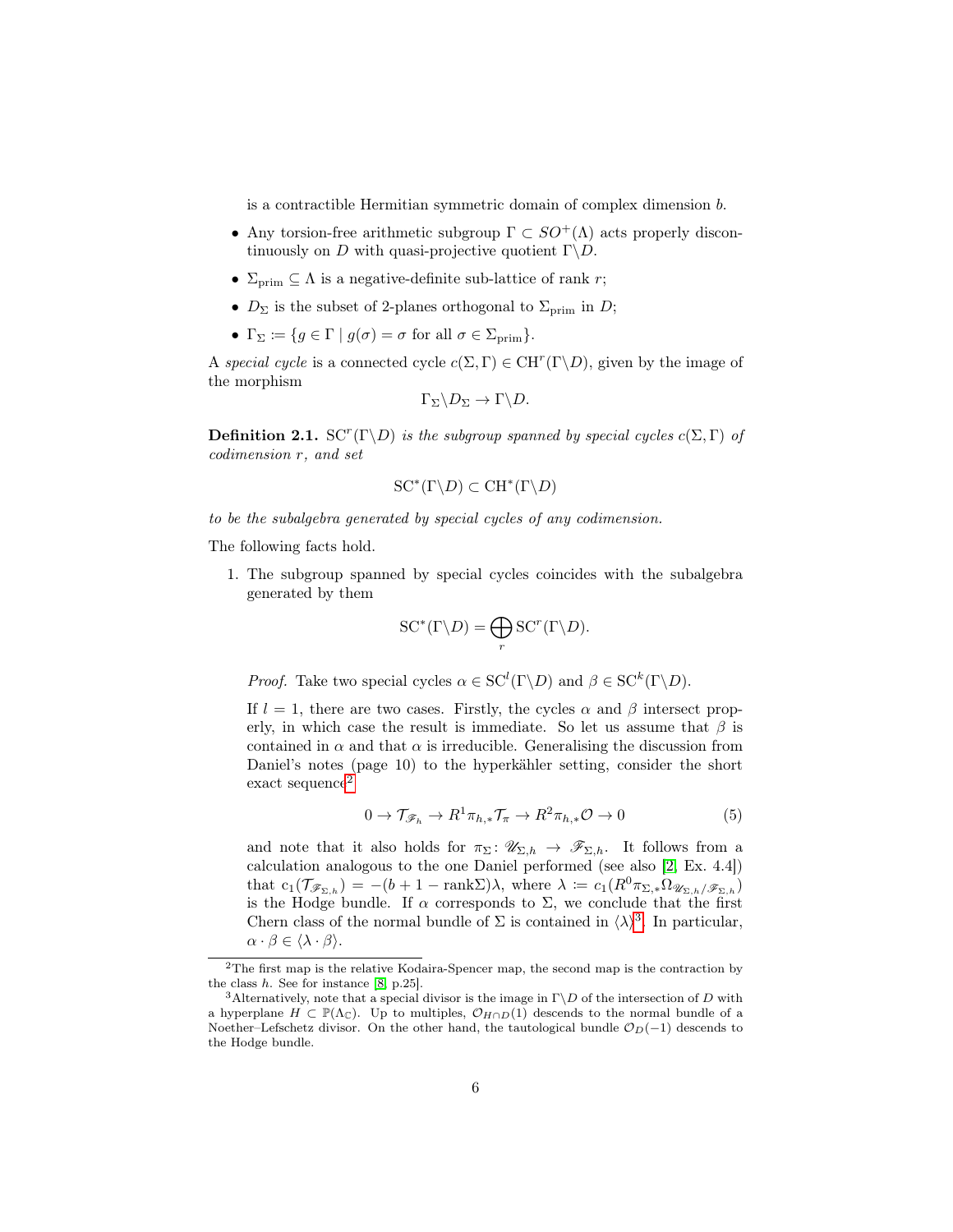The case  $l > 1$  follows from a splitting principle-type argument for connected cycles.  $\Box$ 

2. The period map<sup>[4](#page-6-0)</sup>  $\mathscr{P}_h : \mathscr{F}_h \to \Gamma \backslash D$  sends Noether–Lefschetz cycles to special cycles

 $\mathscr{P}_{h}^{*}(\textrm{NL}^{*}(\mathscr{F}_{h})) = \textrm{SC}^{*}(\Gamma\backslash D).$ 

For the rest of the talk we are going to hint at the proof and the ideas behind Theorem [1.4.](#page-1-2) In view of the last remark, we can rephrase the theorem in terms of special cycles. For simplicity, we will work mainly with the trivial local system  $\mathbb{E} = \mathbb{Q}_{\Gamma \backslash D}$ .

## 3 Zucker's conjecture

In order to study the Hodge theory of open or singular varieties, intersection cohomology of a compactification and  $L^2$ -cohomology are often more indicate than singular cohomology. Actually it is conjectured that they should be isomorphic in many cases; see for instance [\[7,](#page-11-5) p. 88]. One remarkable case where the conjecture is known to hold is that of locally symmetric varieties like  $\Gamma \backslash D$ .

Let  $\Gamma \backslash D^*$  be the Baily-Borel-Satake compactification of  $\Gamma \backslash D$ . Recall that it is a projective compactification whose boundary has dimension one. The following conjecture have been proved by Looijenga, Saper and Stern.

**Theorem 3.1** (Zucker's conjecture).  $H_{(2)}^*(\Gamma \backslash D, \mathbb{Q}) \simeq IH^*(\Gamma \backslash D^*, \mathbb{Q})$ .

- 1.  $IH^*(\Gamma \backslash D^*,\mathbb{Q})$  carries a pure Hodge structure, since it is a mixed sub-Hodge structure of the cohomology of the resolutions of singularities of  $\Gamma \backslash D^*$ .
- 2.  $H^*_{(2)}(\Gamma \backslash D, \mathbb{Q})$  carries a pure Hodge structure, since it is spanned by harmonic forms as  $\Gamma \backslash D$  is complete and  $H^*_{(2)}(\Gamma \backslash D, \mathbb{Q})$  is finite dimensional; see also Chern's theorem below.
- 3. A priori the isomorphism in Zucker's conjecture is not a morphism of Hodge structures, but the natural map

$$
\xi\colon H^*_{(2)}(\Gamma\backslash D,\mathbb{Q})\simeq IH^*(\Gamma\backslash D^*,\mathbb{Q})\to H^*(\Gamma\backslash D,\mathbb{Q})
$$

is a morphism of Hodge structures.

4.

<span id="page-6-1"></span>
$$
SC_{\text{hom}}^*(\Gamma \backslash D) \subseteq W_* H^*(\Gamma \backslash D, \mathbb{Q}) = \xi(H_{(2)}^*(\Gamma \backslash D^*, \mathbb{Q})).\tag{6}
$$

5. Further, we have

$$
H_{(2)}^{
$$

<span id="page-6-0"></span><sup>4</sup>See Olivier's notes for a definition.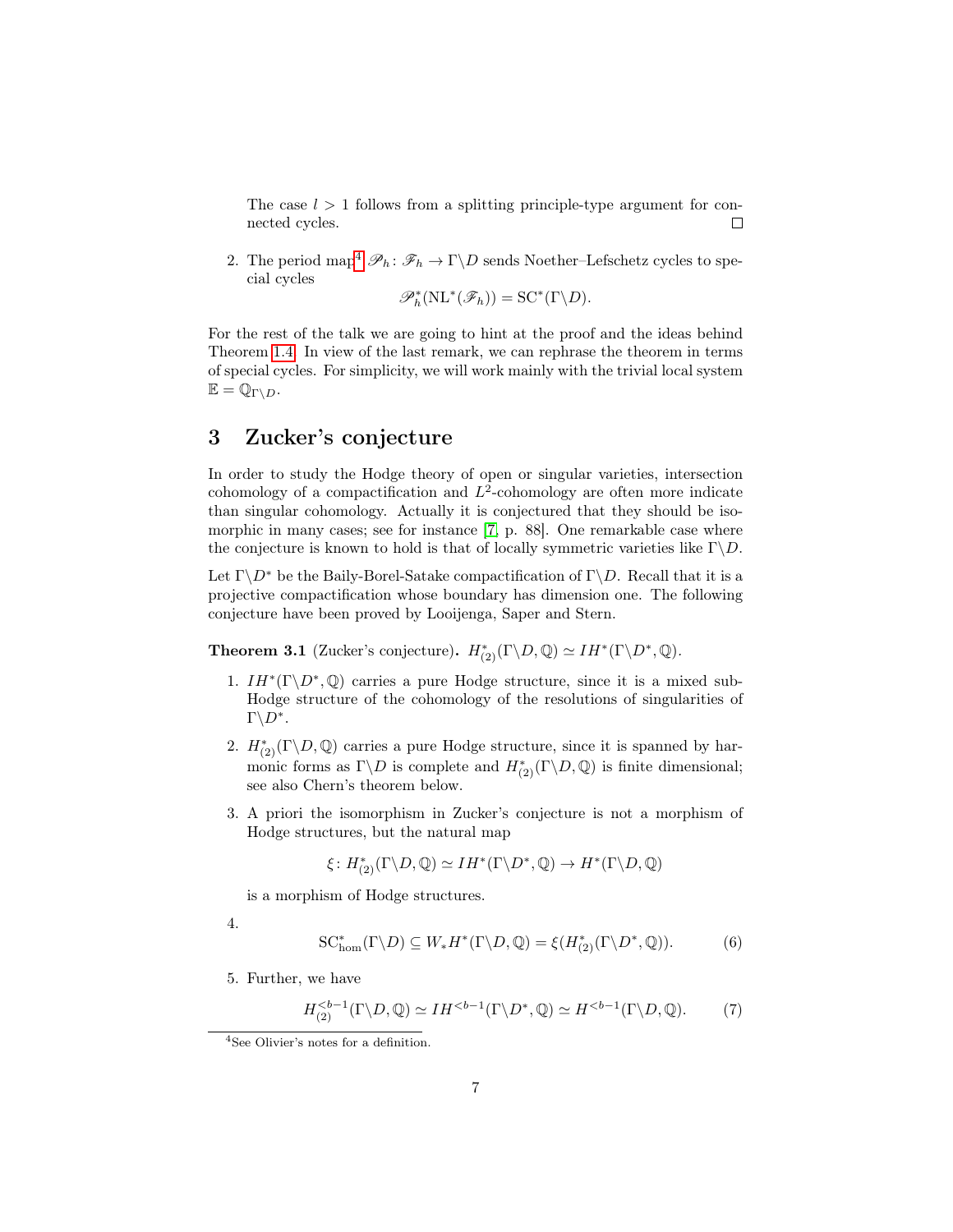If  $\Gamma \backslash D^*$  was smooth, we would have had equality for  $\langle 2b-1 \rangle$  by Thom's isomorphism. The bound in the singular case is smaller and depends on the cohomology of the link of the singularities; see for instance from [\[6,](#page-11-6) Lemma 1]. This gives the purity in Theorem [1.4.](#page-1-2)[\(1\)](#page-2-4).

#### 4 Relative Lie algebra cohomology

We recall some classical facts about the cohomology of Lie groups. We fix some notation.

- G is a real Lie group with Lie algebra  $\mathfrak{g} = T_e G$ ;
- E is a G-representation with g-module structure  $\rho: \mathfrak{g} \to \mathrm{GL}(E);$
- K is a connected closed subgroup of  $G$ ;
- the local system  $\mathbb{E} \coloneqq (G \times E)/K$  is the suspension of E.

For  $g \in G$ , the left translation by  $g^{-1}$  provides a canonical identification of  $T_gG$ with g. The complex of smooth differential forms  $(A^*(G; E), d)$  with values in E can be identified with  $(\text{Hom}(\Lambda^*\mathfrak{g}, \mathscr{C}^\infty(G)\otimes E), \delta)$ . Note that the differential

$$
\delta\omega(X_1,\ldots,X_k) = \sum_{i  
+ 
$$
\sum_{i
$$
$$

depends only on  $\mathfrak g$  and the  $\mathfrak g$ -module structure of  $V := \mathscr{C}^\infty(G) \otimes E$ . The cohomology of this complex is called the cohomology of  $\mathfrak g$  with values<sup>[5](#page-7-0)</sup> in V, and it is denoted  $H^*(\mathfrak{g}; V)$ . Analogously, given  $\pi: G \to G/K$ , we have

$$
(A^*(G/K; E), d) \simeq \{ \omega \in A^*(G; E) \mid i_X \omega = 0 \text{ if } d\pi(X) = 0; \quad r_k^* \omega = \omega \ \forall k \in K \}
$$
  
=  $\{ \omega \in \text{Hom}(\Lambda^*(\mathfrak{g}/\mathfrak{k}), \mathscr{C}^{\infty}(G) \otimes E) \mid Ad(k)^* \omega = \omega \ \forall k \in K \}$   
=  $\{ \omega \in \text{Hom}(\Lambda^*(\mathfrak{g}/\mathfrak{k}), \mathscr{C}^{\infty}(G) \otimes E) \mid ad(k)^* \omega = 0 \ \forall k \in \mathfrak{K} \}$   
=: Hom <sup>$\mathfrak{k}(\Lambda^*(\mathfrak{g}/\mathfrak{k}), \mathscr{C}^{\infty}(G) \otimes E).$</sup> 

The cohomology of this complex is called the cohomology of  $\mathfrak g$  relative to K with values in V, and it is denoted  $H^*(\mathfrak{g}, \mathfrak{k}; V)$ .

**Remark 4.1.** Assume  $G$  to be compact and connected,  $E$  to be finite dimensional and acted upon trivially by  $G$ . Then an averaging argument shows that  $(A^*(G/K; E), d)$  is quasi-isomorphic to the complex of left G-invariant  $(A^*(G/K;E)^G,d)$ , and so

$$
H^*_{\mathrm{dR}}(G/K;\mathbb{E})\simeq H^*((A^*(G/K;E)^G,d))\simeq H^*(\mathrm{Hom}^{\mathfrak{k}}(\Lambda^*(\mathfrak{g}/\mathfrak{k}),E),\delta))=H^*(\mathfrak{g},\mathfrak{k};E).
$$

However, if  $G$  is not compact, then convergence issues in the average process arise.

<span id="page-7-0"></span><sup>&</sup>lt;sup>5</sup>In general, Lie algebra cohomology takes values in  $(\mathfrak{g}, K)$ - or  $(\mathfrak{g}, \mathfrak{k})$ -modules; see [\[5,](#page-11-7) Ch. 0].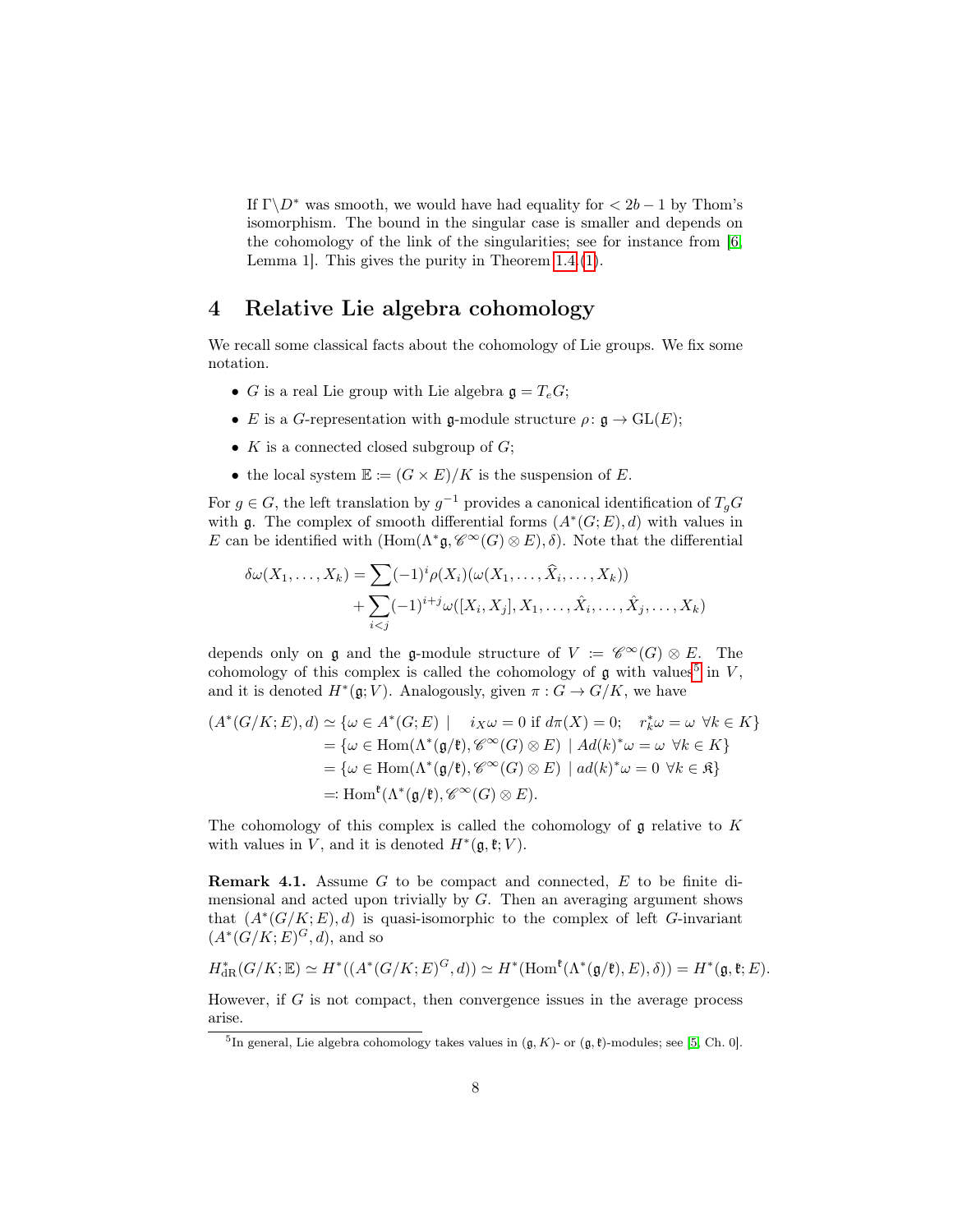Suppose now that  $\Gamma$  is a torsion-free arithmetic subgroup of G, and  $\mathbb E$  descends to a homonymous local system on  $\Gamma \backslash G/K$ . Then we obtain

$$
H^*(\Gamma \backslash G/K; \mathbb{E}) \simeq H^*(\mathfrak{g}, \mathfrak{k}; \mathscr{C}^\infty(\Gamma \backslash G) \otimes E)
$$
  

$$
H^*_{(2)}(\Gamma \backslash G/K; \mathbb{E}) \simeq H^*(\mathfrak{g}, \mathfrak{k}; L^2(\Gamma \backslash G) \otimes E).
$$

The advantage to work with  $L^2$ -cohomology is that, according to Matsushima's formula,  $L^2(\Gamma \backslash G)$  decomposes into a Hilbert direct sum of irreducible representations of G with finite multiplicity, and it induces the splitting

<span id="page-8-3"></span>
$$
H_{(2)}^*(\Gamma \backslash G/K; \mathbb{E}) \simeq \bigoplus_{\pi} m(\pi) H^*(\mathfrak{g}, \mathfrak{k}; \pi \otimes E), \tag{8}
$$

where  $\pi$  runs over over all the unitary representations of G with non-zero cohomology occurring in the discrete spectrum of  $L^2(\Gamma \backslash G)$  with multiplicity  $m(\pi)$ , already classified by Vogan and Zuckerman. Hence, the results in Section [1](#page-0-1) can be considered a manifestation of the constraints and the symmetries enjoyed by these representations. In the next section we show how these representations inform us about the Hodge theory of  $\Gamma \backslash D$ .

#### <span id="page-8-4"></span>5 Refined Hodge decomposition

<span id="page-8-1"></span>Theorem 5.1 (Chern's generalization of Kähler geometry). Let M be a compact Riemannian manifold of real dimension m, and let  $\text{Hol}^{\circ}(M)$  be the identity component of the holonomy group. The space of harmonic forms on M

<span id="page-8-0"></span>
$$
\mathcal{H}^{k}_{(2)}(M) \simeq \bigoplus_{W} \mathcal{H}^{k}_{W}(M) \tag{9}
$$

splits in the direct sum of harmonic forms of type  $W$ , where  $W$  runs over the irreducible Hol°(M)-invariant subspaces of  $\Lambda^* T_p(M)$  for some  $p \in M$ .

Note that if  $(M, \omega)$  is a compact Kähler manifolds of dimension  $m = 2m'$ , then  $\text{Hol}^{\circ}(M) \subset U(m')$ . The decomposition [\(9\)](#page-8-0) is the Lefschetz decomposition.

We turn now to the case  $M = \Gamma \backslash D$ . Note that  $\text{Hol}^{\circ}(M) = K$  acts on  $T_p(\Gamma \backslash D) \subset$  $\mathfrak g$  via the adjoint representation. By Theorem [5.1](#page-8-1)<sup>[6](#page-8-2)</sup> there exists a decomposition of  $H^*_{(2)}(M,\mathbb{C})$  whose direct summands corresponds to irreducible K-submodules of  $\mathfrak{p} \coloneqq T_p(\Gamma \backslash D) \otimes \mathbb{C}$ .

**Hodge decomposition.** K acts on  $\mathfrak{p} = ((\mathbb{C})^2)^\vee \otimes \mathbb{C}^b$  through the standard representation of  $SO(2)$  on  $\mathbb{C}^2$  and the standard representation of  $SO(b)$  on  $\mathbb{C}^b$ .  $SO(2)$  decomposes  $\mathbb{C}^2$  into irreducibles

$$
\mathbb{C}^2 = \mathbb{C}^+ \oplus \mathbb{C}^- = \mathbb{C}\langle e_1 + ie_2 \rangle \oplus \mathbb{C}\langle e_1 - ie_2 \rangle.
$$

<span id="page-8-2"></span> ${}^{6}$ In [\[3,](#page-11-8) §2.5] and in [\[4,](#page-11-9) §1.2.2] the authors suggested that Chern's result holds for noncompact locally symmetric spaces too. See also [\[3,](#page-11-8) Eq. (4.3)].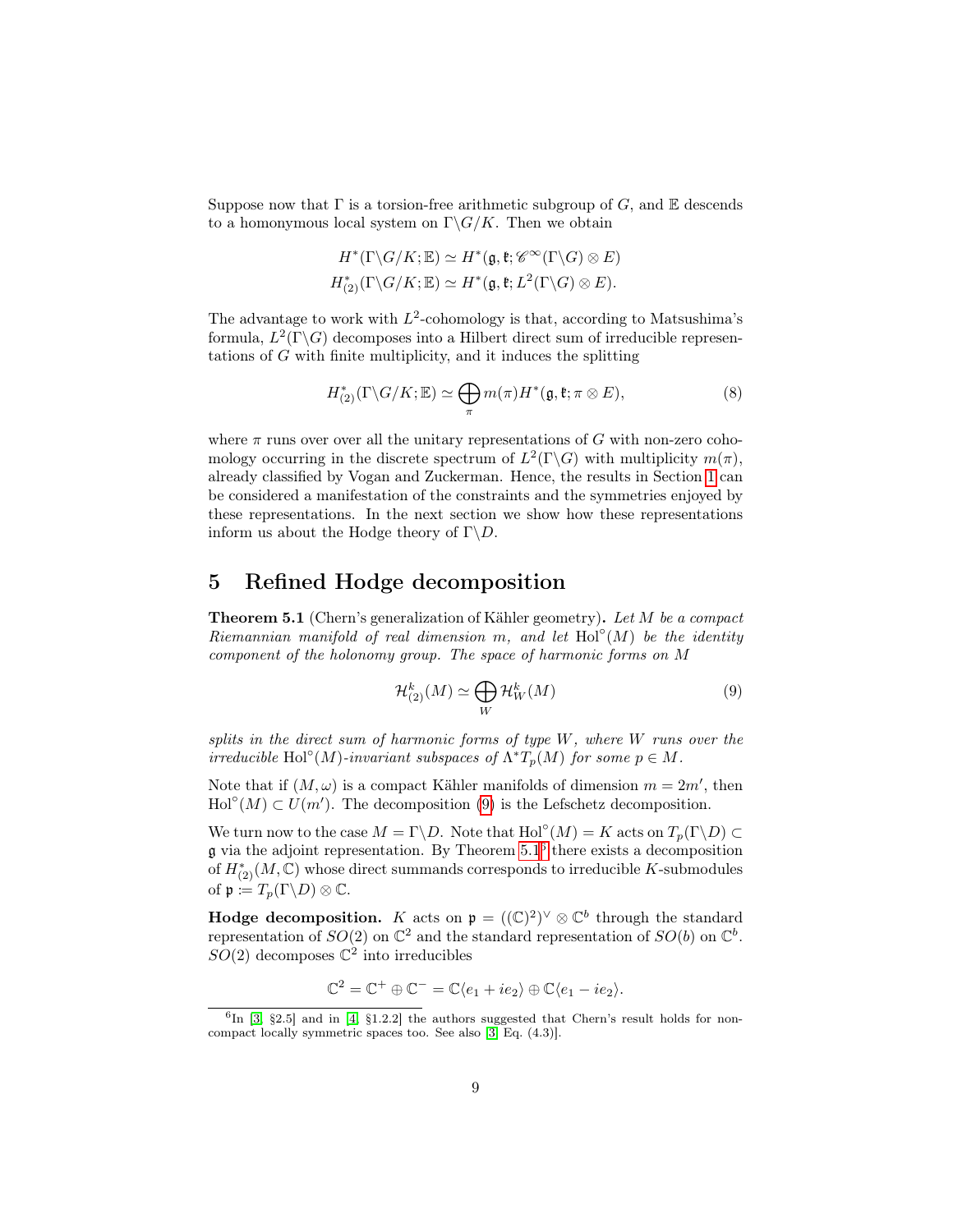This induces the decompositions

$$
\mathfrak{p} = \mathfrak{p}^+ \oplus \mathfrak{p}^- \qquad (T_p(\Gamma \backslash D) \otimes \mathbb{C} = T_p^{(1,0)}(\Gamma \backslash D) \oplus T_p^{(0,1)}(\Gamma \backslash D))
$$
  

$$
\Lambda^d \mathfrak{p} = \bigoplus_{r+s=d} \Lambda^r \mathfrak{p}^+ \otimes \Lambda^s \mathfrak{p}^- \qquad \text{(Hodge decomposition)}.
$$

**Lefschetz decomposition.** The *Euler form*  $\mathfrak{e}_2$  is a generator of

$$
[\Lambda^2 \mathfrak{p}]^{SL(2)\times SO(b)} = [\text{Sym}^2 \mathbb{C}^b]^{SO(b)} \otimes \Lambda^2 (\mathbb{C}^2)^\vee = [\text{End}(\mathbb{C}^b)]^{SO(b)} \otimes \Lambda^2 (\mathbb{C}^2)^\vee \simeq \mathbb{C}
$$
  

$$
\mathfrak{e}_2 := \frac{1}{2i} \sum v_\alpha \otimes (e_1 + ie_2) \wedge v_\alpha \otimes (e_1 - ie_2) \mapsto \text{Id}_{\mathbb{C}^b} \otimes e_1 \wedge e_2,
$$

where  $v_{\alpha}$  is an orthonormal basis of  $\mathbb{R}^b \subset \mathbb{C}^b$ , which we can identify with a positive defined vector space in  $\Lambda_{\mathbb{R}}$ . The left *G*-invariant 2-form dual to  $\mathfrak{e}_2$ descends (up to scalar) to the first Chern class of the Hodge bundle  $\mathcal{O}(-1)$  (or of the canonical bundle by Eq.  $(5)$ ; see  $[3, §2.3]$  $[3, §2.3]$  and  $[4, §13.2]$  $[4, §13.2]$ . Hence, the Lefschetz decomposition with respect to  $\mathfrak{e}_2$ 

$$
\Lambda^r \mathfrak{p}^+ \otimes \Lambda^s \mathfrak{p}^- = \bigoplus_{k=0}^{\min\{r,s\}} \tau_{r-k,s-k}.
$$

is K-invariant, and in cohomology it corresponds to the Lefschetz decomposition with respect to  $\mathcal{O}(1)$ .

**Refined Hodge decomposition.** The K-representations  $\tau_{r,s}$  are not irreducible in general. However, the following facts hold.

- 1.  $\tau_{r,s}$  is irreducible for  $r + s < \frac{b}{2}$ ;
- 2. (Hodge-Tate)  $H^{r,s}(\mathfrak{g}, \mathfrak{k}; \pi \otimes E) = 0$  for  $\pi$  as in [\(8\)](#page-8-3), if  $r \neq s, r + s < \frac{b}{2}$ ;
- 3.  $\tau_{r,r}$  is irreducible for  $r < b$ ;
- 4. the G-representations  $\pi$  in [\(8\)](#page-8-3) such that  $H^{r,r}(\mathfrak{g},\mathfrak{k};\pi\otimes E)\neq 0$  for  $r < b$ are classified and denoted  $A_{r,r}(E)$ ; see [\[4,](#page-11-9) §5.4].

Together with Eq. [\(6\)](#page-6-1) and Eq. [\(8\)](#page-8-3), these facts imply Theorem [1.4.](#page-1-2)[\(2\)](#page-2-3) and [1.4.](#page-1-2)[\(4\)](#page-2-1).

## 6 Modularity of generating functions

The algebricity results in Theorem [1.4](#page-1-2) relies on the modularity<sup>[7](#page-9-0)</sup> of certain generating functions. Indeed, there exist modular forms of weight  $b/2 + 1$ 

$$
\theta_{2r}(\varphi) \colon \mathcal{M}_{p_{2r}} \to W_{2r} H^{2r}(\Gamma \backslash D, \mathbb{C})
$$

$$
g' \mapsto [\theta_{2r}(g', \varphi)].
$$

<span id="page-9-0"></span><sup>7</sup>The modularity has been used for enumerative purposes by Maulik and Pandharipande (cf Emre's talk), or recently to bound the irrationality degree of  $\mathscr{F}_h$  for K3 surfaces in [\[1\]](#page-11-10).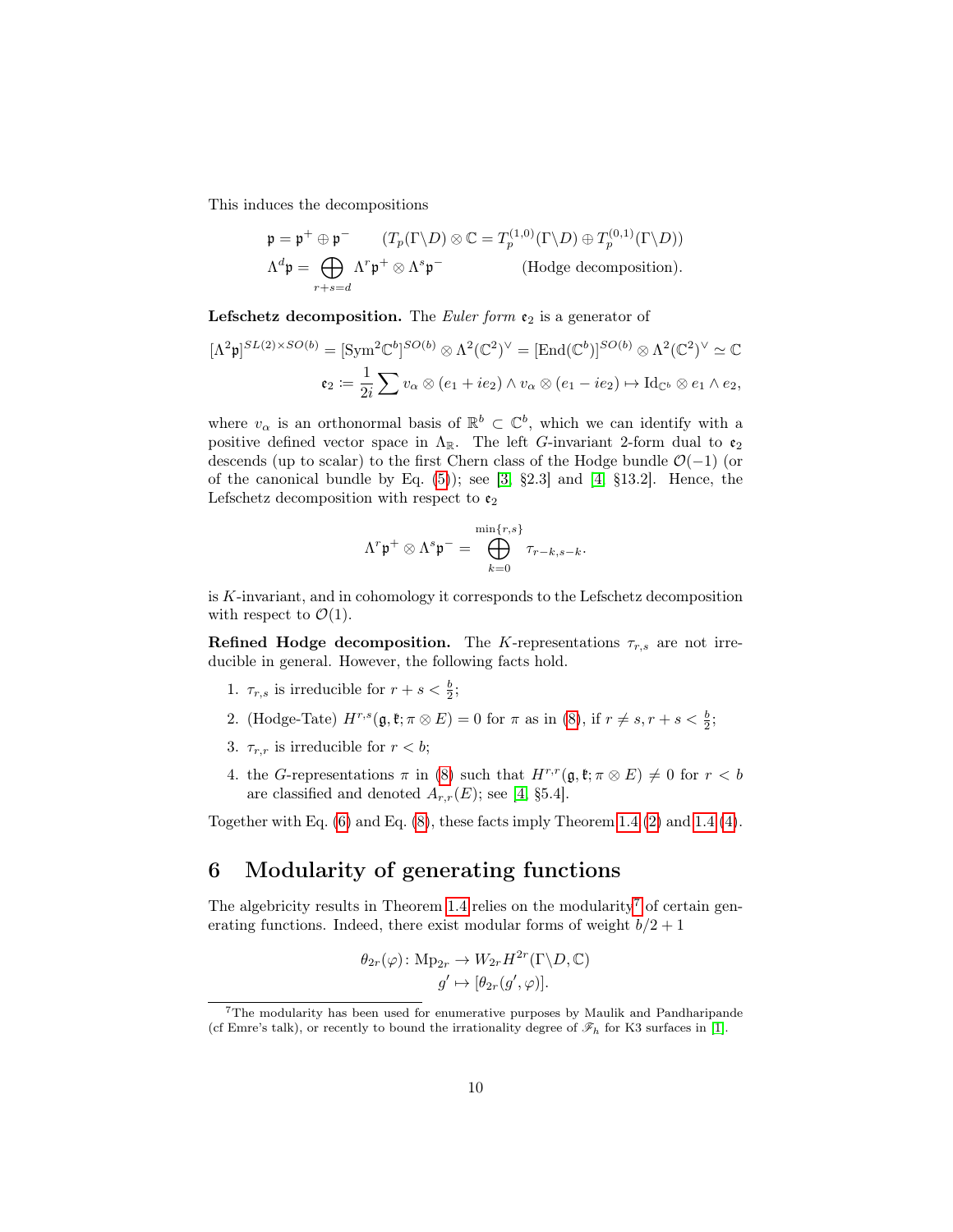For any  $\eta \in H^{2b-2r}(\Gamma \backslash D, \mathbb{C})$ , the Fourier expansion of the Poincaré pairing is

$$
\langle \theta_{2r}(g',\varphi),\eta \rangle = \sum_{\beta \in \mathrm{Sym}_{r \times r}({\mathbb Q})} \langle D_{\beta,\varphi} \wedge {\mathcal O}(1)^{r-\mathrm{rank} \beta}, \eta \rangle w_{\beta}(g')
$$

for certain explicit functions  $w_{\beta}(g')$  and special cycles  $D_{\beta,\varphi}$  generalising Heegner divisors; see Olivier and Emre's notes, [\[3,](#page-11-8) §2.6, Proposition 8.3] and [\[4,](#page-11-9) Proposition 10.1] for the generalization to arbitrary E.

The modular forms depends on a parameter  $\varphi$ , which is a K-invariant Schwartz form. In Emre's talk this choice correspond to a linear combination of characteristic function in the discriminant lattice  $M^{\vee}/M$ . Funke–Kudla–Millson restricted their choice of  $\varphi$  to a special ring  $\Phi$ . Define the FKM-ring

$$
\Phi_{\mathbf{H}^*}\subseteq \bigoplus_{i,j} H^i(\Gamma\backslash D,\mathbb{H}^j)
$$

generated by  $[\theta_{2r}(g', \varphi)] \in \bigoplus_{i,j} H^i(\Gamma \backslash D, \mathbb{H}^j)$  as  $g'$  and  $\varphi$  varies in  $Mp_{2r}$  and  $\Phi$ .

<span id="page-10-0"></span>Proposition 6.1. The following facts hold.

- 1.  $\Phi_{H^*}$  is closed under the induced cup product on the RHS of [\(3\)](#page-1-3);
- 2.  $H^{i,i}(\mathfrak{g},\mathfrak{k};A_{r,r}(\mathbb{H}^j))\subseteq \Phi_{\mathbf{H}^*}$  for  $3r < b+1$ ;
- 3.  $\Phi_{\mathbf{H}^*} \subset \mathrm{SC}_{\mathrm{hom}}(\mathbb{H}).$

Sketch of the proof of Proposition [6.1.](#page-10-0)(3). It is enough to prove  $SC_{\text{hom}}(\mathbb{H})^{\perp} \subset$  $\Phi_{\mathbf{H}^*}^{\perp}$  with respect to Poincaré duality. Let  $\eta \in \widetilde{\mathrm{SC}}_{\mathrm{hom}}(\mathbb{H})^{\perp}$ . Then  $\langle D_{\beta,\varphi} \wedge$  $\mathcal{O}(1)^{r-\text{rank}\beta}, \eta \rangle = 0$  by hypothesis, and so  $\langle \theta_{2r}(g', \varphi), \eta \rangle = 0$ . Hence,  $\eta \in \Phi_{\mathbf{H}^*}^{\perp}$ .

In fact, one should prove that  $\mathcal{O}(1) \in SC^*_{\text{hom}}(\Gamma \backslash D)$ . Suppose it is not, then there exists  $\eta \in H_c^{2b-2}(\Gamma \backslash D)$  such that  $\langle \mathcal{O}(1), \eta \rangle \neq 0$ , but  $\eta$  vanishes against any special cycles. We obtain that the modular form  $\langle \theta_{2r}(\cdot,\varphi), \eta \rangle$  of weight  $b/2 + 1$  is constant, equal to  $\langle \mathcal{O}(1), \eta \rangle$ . This contradicts the modularity!  $\Box$ 

We obtain the following result concerning the algebraic cohomology of  $\Gamma \backslash D$ .

*Proof of Theorem [1.4.](#page-1-2)*[\(3\)](#page-2-0) and 1.4.[\(5\)](#page-2-5). We have

<span id="page-10-1"></span>
$$
H_{(2)}^{d,d}(\Gamma \backslash D, \mathbb{E}) = \bigoplus_{r
$$

where the first equality follows from Eq. [\(8\)](#page-8-3) and Section [5,](#page-8-4) and the last inclusion holds for  $3r < b+1$  by an analogue of Proposition [6.1](#page-10-0) for cohomology with coefficients in the local systems  $\mathbb E$ . This gives the first statement of Theorem [1.4.](#page-1-2)[\(3\)](#page-2-0).

Hard Lefschetz for intersection cohomology implies

$$
H_{(2)}^{d,d}(\Gamma \backslash D, \mathbb{E}) = IH^{d,d}(\Gamma \backslash D, \mathbb{E}) \xrightarrow{\cup \mathcal{O}(1)^{b-2d}} IH^{b-d,b-d}(\Gamma \backslash D, \mathbb{E})
$$
(10)